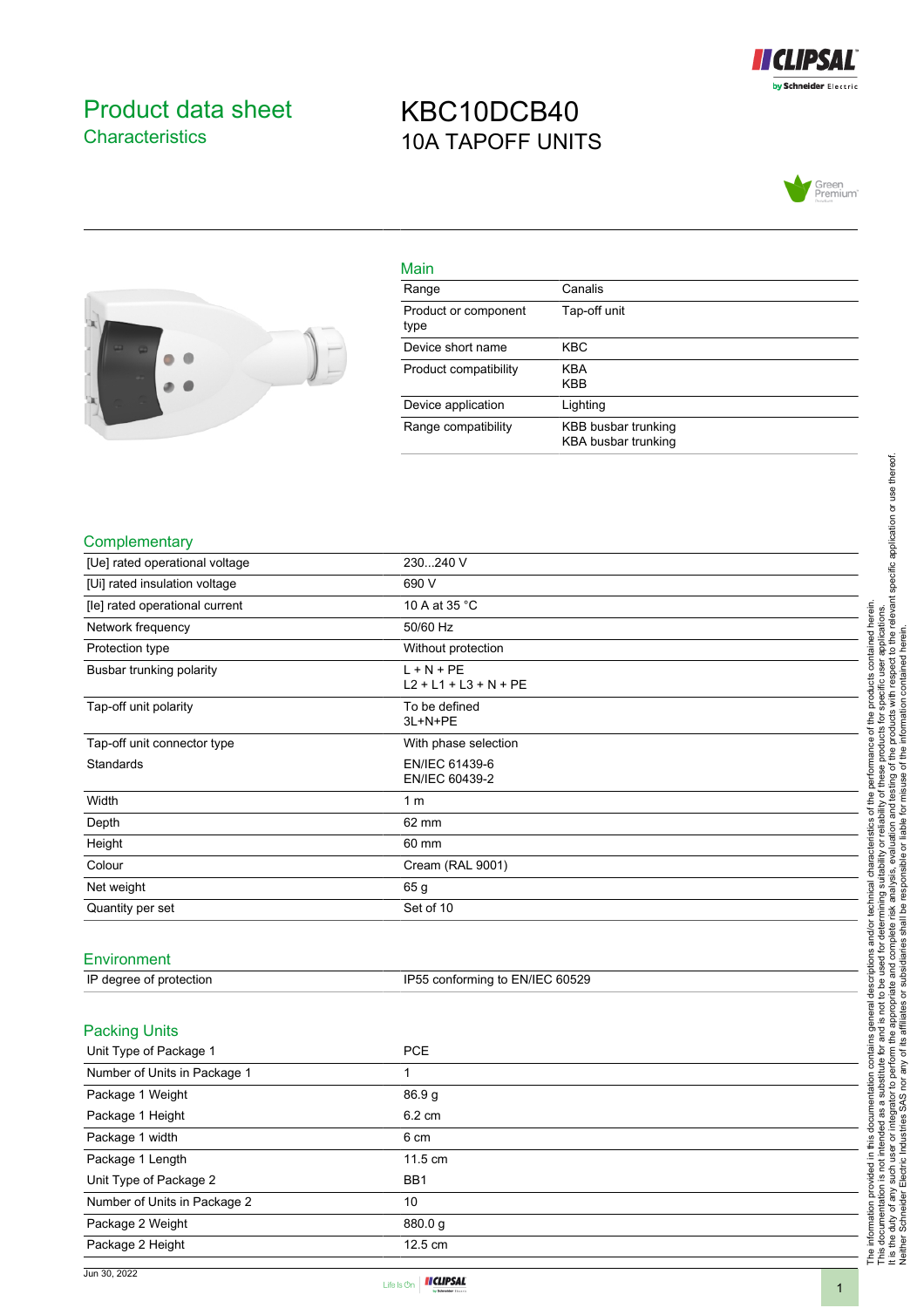| Package 2 width              | 14 cm   |
|------------------------------|---------|
| Package 2 Length             | 32 cm   |
| Unit Type of Package 3       | P06     |
| Number of Units in Package 3 | 300     |
| Package 3 Weight             | 34.9 kg |
| Package 3 Height             | 77 cm   |
| Package 3 width              | 80 cm   |
| Package 3 Length             | 60 cm   |

#### Offer Sustainability

| Sustainable offer status        | Green Premium product                                                                                                          |
|---------------------------------|--------------------------------------------------------------------------------------------------------------------------------|
| <b>REACh Regulation</b>         | REACh Declaration                                                                                                              |
| REACh free of SVHC              | Yes                                                                                                                            |
| <b>EU RoHS Directive</b>        | Compliant <b>E</b> EU RoHS Declaration                                                                                         |
| Mercury free                    | Yes                                                                                                                            |
| RoHS exemption information      | <b>E</b> Yes                                                                                                                   |
| China RoHS Regulation           | China RoHS Declaration                                                                                                         |
| <b>Environmental Disclosure</b> | Product Environmental Profile                                                                                                  |
| <b>WEEE</b>                     | The product must be disposed on European Union markets following specific<br>waste collection and never end up in rubbish bins |
| <b>PVC</b> free                 | Yes                                                                                                                            |
| Halogen content performance     | Halogen free plastic parts product                                                                                             |

# Contractual warranty<br>Warranty

18 months